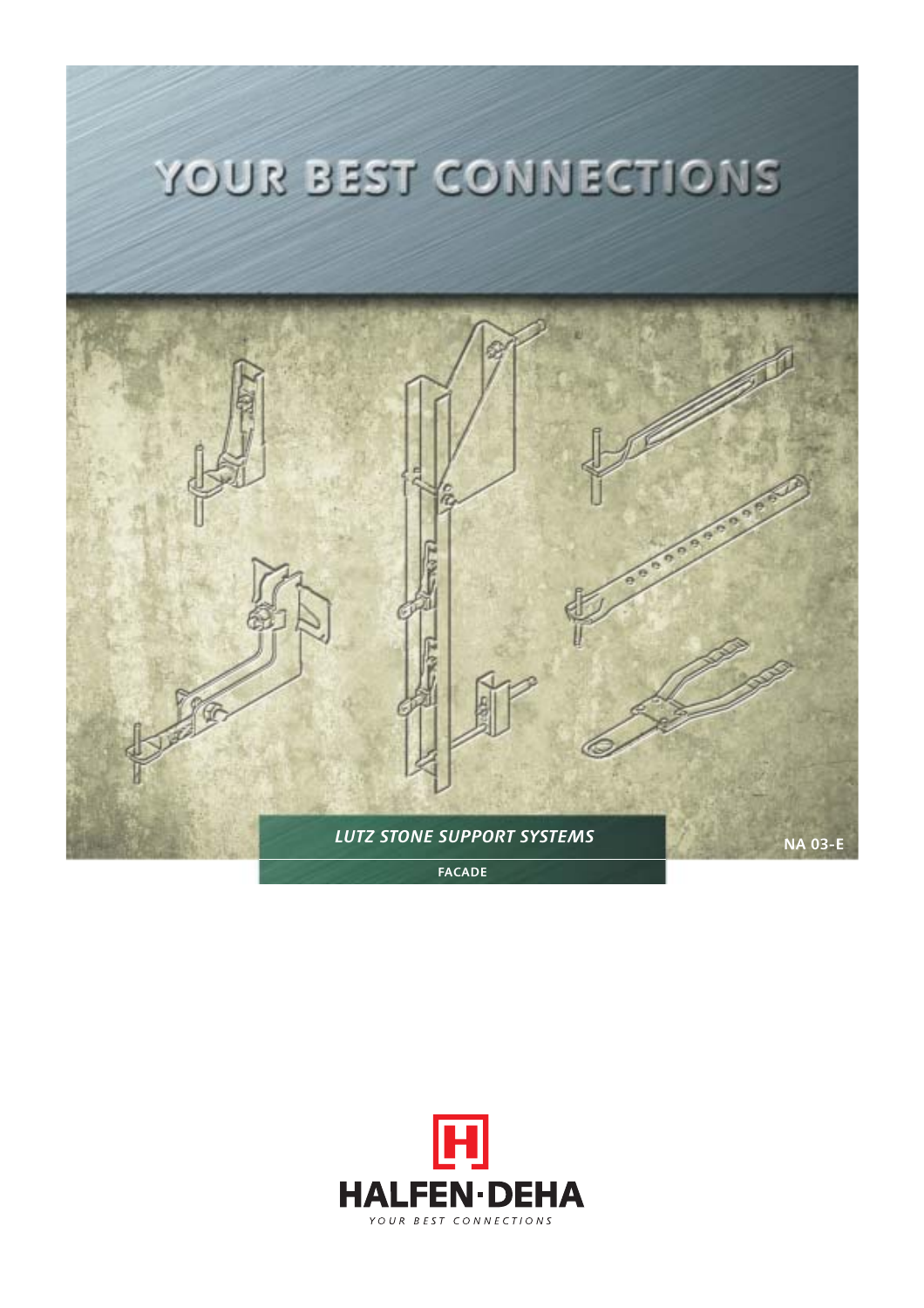# **LUTZ STONE SUPPORT SYSTEMS**

### **LUTZ Body Anchors; Scaffold Anchors**



The varying characteristics of natural stone cladding require safe and flexible anchoring systems.

The LUTZ Body Anchors for mounting with site drilled bolts offer many advantages for professional fastening:

- Suitable for fixing to concrete substructure
- Minimal amount of drill holes
- Can be subjected to load immediately
- Installation independent to weather condition
- Adjustable in three directions
- Wide range for use in many situations





## **LUTZ Body Anchor**



## **Scaffold Anchors**

The LUTZ scaffold anchors HB for the horizontal and VB for the vertical joint are permanent scaffold fastenings to take up horizontal lateral forces and horizontal tensile or compressive forces. The scaffold anchors have been dimensioned for lateral forces of 1.2 kN and tensile or compression forces of 3.3 kN, following DIN 4420.

The anchor body is made of stainless steel 1.4571/AISI 316 (A4).





The LUTZ scaffold anchors HB and VB are available as standard for projections up to 280 mm for façade slabs with a joint width of at least 8 mm.

The flat scaffold anchor type HGA-F is able to bear 5 kN of tensile forces and 1.7 KN of lateral forces parallel to the building.



Scaffold anchor HB Scaffold anchor VB Scaffold anchor HGA-F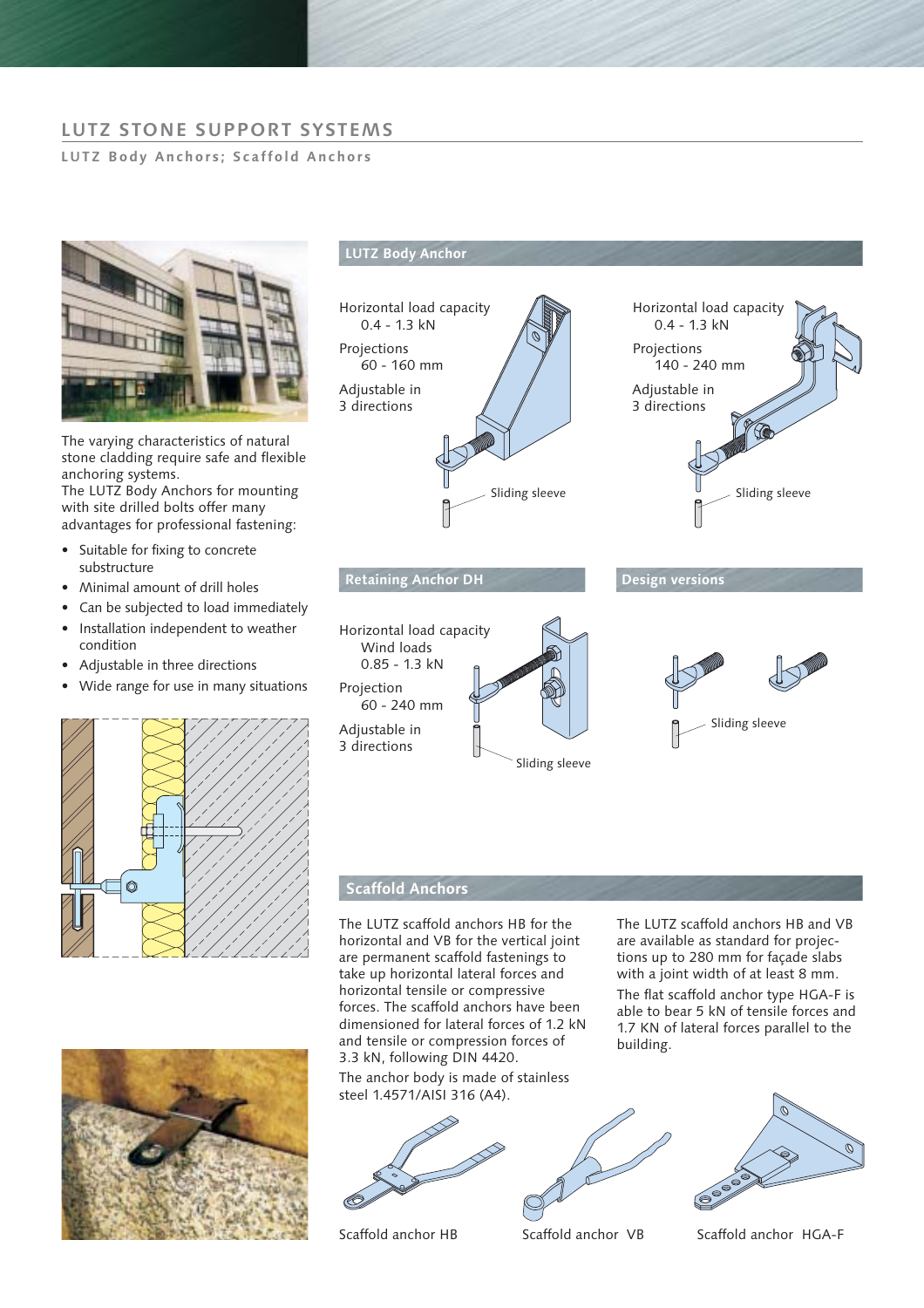## **LUTZ STONE SUPPORT SYSTEMS**

**Grout-in Anchors**





Due to their reduced diameter, LUTZ grout-in anchors enable drill holes to be kept as small as possible and also offer many other advatages:

- Can be fixed to both concrete and brickwork
- Smaller drill holes
- Suitable for large cavities
- Full load-bearing capacity at any angle
- Adjustable within drill hole
- Wide range of types for use in various situations



Support anchor UMA in the horizontal joint

## **Angle connections**

### **Soffit angle LW-T and LW-H**

- Simple preparation
- Socket pins acc. to DIN 18516 Sect.3





### **Soffit angle NAS-JLW**

- Economic
- Space saving transport of the panels
- Easy to install on the site